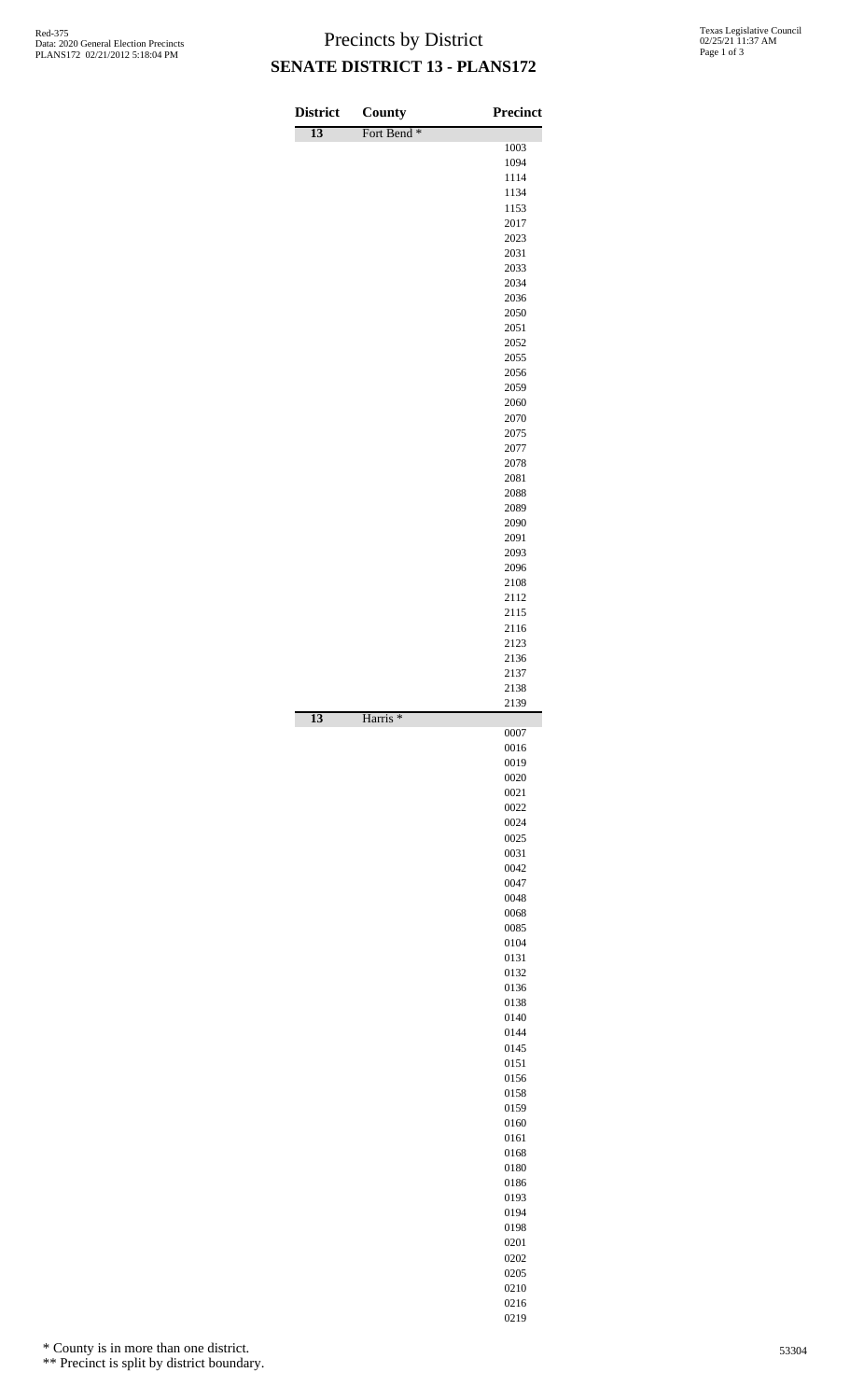## Precincts by District **SENATE DISTRICT 13 - PLANS172**

| <b>District</b> | County              | Precinct     |
|-----------------|---------------------|--------------|
| $\overline{13}$ | Harris <sup>*</sup> | 0222         |
|                 |                     | 0223         |
|                 |                     | 0228         |
|                 |                     | 0230         |
|                 |                     | 0235<br>0236 |
|                 |                     | 0237         |
|                 |                     | 0238         |
|                 |                     | 0239         |
|                 |                     | 0240         |
|                 |                     | 0243<br>0247 |
|                 |                     | 0252         |
|                 |                     | 0253         |
|                 |                     | 0256         |
|                 |                     | 0271<br>0276 |
|                 |                     | 0284         |
|                 |                     | 0286         |
|                 |                     | 0287         |
|                 |                     | 0288         |
|                 |                     | 0292<br>0294 |
|                 |                     | 0295         |
|                 |                     | 0296         |
|                 |                     | 0297         |
|                 |                     | 0311         |
|                 |                     | 0318<br>0319 |
|                 |                     | 0332         |
|                 |                     | 0335         |
|                 |                     | 0336         |
|                 |                     | 0337<br>0338 |
|                 |                     | 0345         |
|                 |                     | 0355         |
|                 |                     | 0359         |
|                 |                     | 0361         |
|                 |                     | 0369<br>0372 |
|                 |                     | 0384         |
|                 |                     | 0389         |
|                 |                     | 0390         |
|                 |                     | 0392<br>0396 |
|                 |                     | 0401         |
|                 |                     | 0402         |
|                 |                     | 0406         |
|                 |                     | 0412         |
|                 |                     | 0422<br>0425 |
|                 |                     | 0426         |
|                 |                     | 0427         |
|                 |                     | 0429         |
|                 |                     | 0430<br>0431 |
|                 |                     | 0432         |
|                 |                     | 0433         |
|                 |                     | 0453         |
|                 |                     | 0454         |
|                 |                     | 0455<br>0458 |
|                 |                     | 0462         |
|                 |                     | 0487         |
|                 |                     | 0489         |
|                 |                     | 0490<br>0506 |
|                 |                     | 0507         |
|                 |                     | 0508         |
|                 |                     | 0525         |
|                 |                     | 0538         |
|                 |                     | 0540         |
|                 |                     | 0541<br>0542 |
|                 |                     |              |

\* County is in more than one district.

\*\* Precinct is split by district boundary.